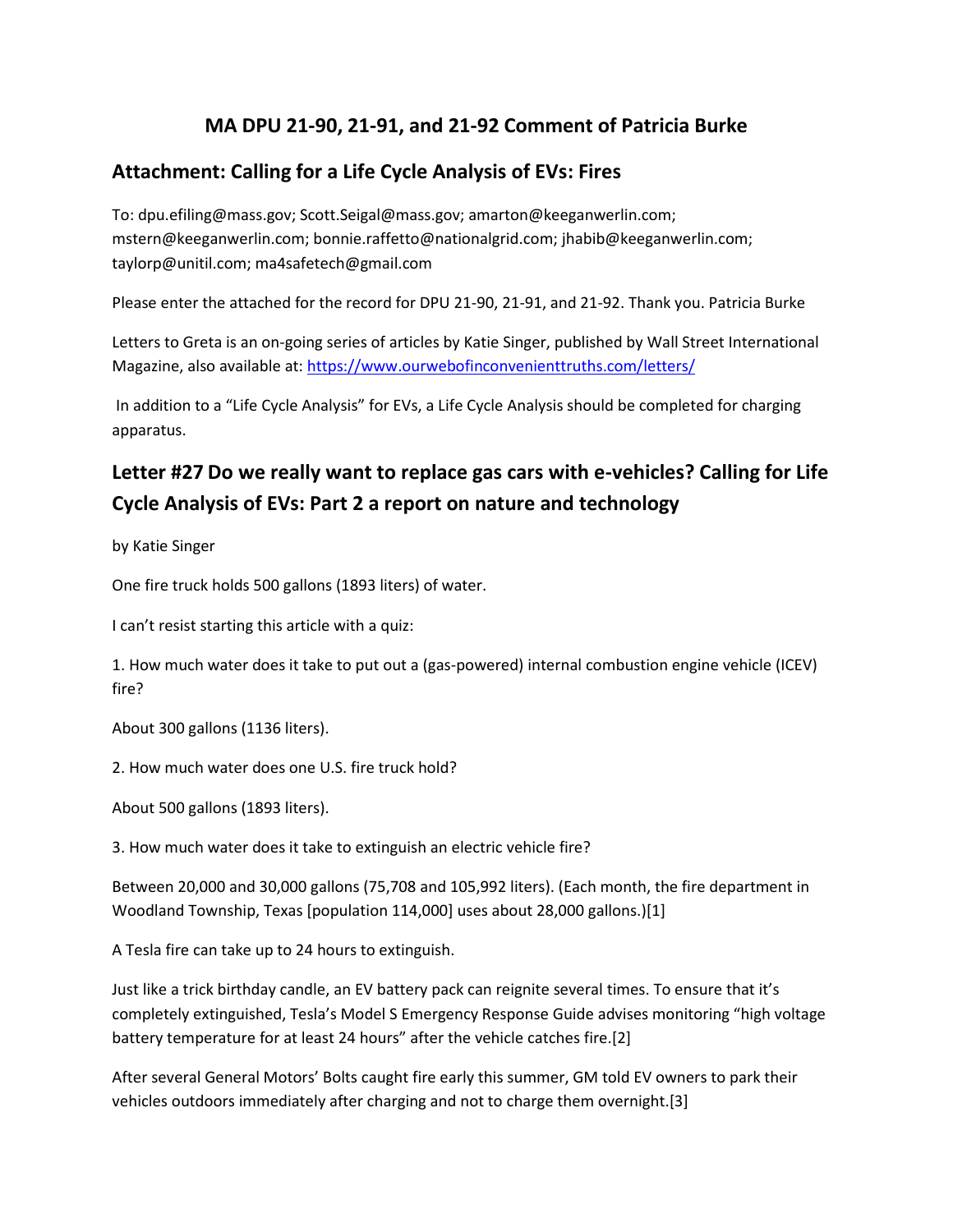### **When they burn, EV batteries emit more than 100 toxic substances,** including

hydrogen fluoride, hydrochloric acid, carbon dioxide, hydrogen cyanide, sulfur dioxide, soot particles that include high concentrations of zinc, lead, chlorine and heavy metal including cobalt oxide, nickel oxide and manganese oxide. An EV fire produces up to 60% more hydrogen fluoride than an ICEV fire.[4]

Unless they're properly masked, passengers, firefighters and others can inhale these toxins or absorb them through their skin.[5]

Washing firefighters' clothing also consumes water. Like the water used to extinguish the fire, water used to launder exposed clothes can contaminate nearby soil and waterways.

Routinely, I hear commentators push for electric trucks and schoolbuses (vehicles that require battery packs larger than a Tesla). How much water will it take to extinguish those vehicles if they catch fire?

Here's another challenge: who's liable for determining that an EV fire is extinguished and will not reignite—the fire department, the car owner, or the car manufacturer?

#### Whatever happened to due diligence?

In 2019, the U.S. saw 189,500 vehicle fires.[6] EVs catch fire less often than gas-powered vehicles—but only two percent of 2021's new U.S. vehicles are EVs. If 40 percent of all vehicles go electric, as Joe Biden aims,[7] won't that increase the number of electric vehicle fires?

# **EVs have caught fire while they charge, stand still in a driveway, drive along a road or highway and when they crash. To make them lighter, cars have lots of plastics now—which increases their flammability. If an EV fire progresses into the battery pack, the fire can be intense.**

Hybrid vehicle fires typically won't be as intense as EV fires since their batteries are typically smaller than EV batteries—but larger than those in gas-powered cars. The larger the battery, the more mileage per charge—and the more burnable material the vehicle carries. One EV's battery pack can carry enough fuel to power a U.S. household for two days.

In the U.S., only 10% of firefighters are properly trained to extinguish an EV fire.[8] The National Transportation Safety Board has neither regulatory nor enforcement power to require manufacturers to develop emergency response guidelines for fighting high-voltage lithium-ion battery fires.

### **In June, the state of California asked EV owners to charge their vehicles only**

**during the day.** [9] I didn't understand this directive. Efficient delivery of electricity is like efficient driving: stopping and starting uses more energy than smooth delivery of power or steady highway driving. Since electricity demands are much higher during the day, I expected utilities to encourage night-time charging. An electrical engineer-friend speculated that because of excess energy generated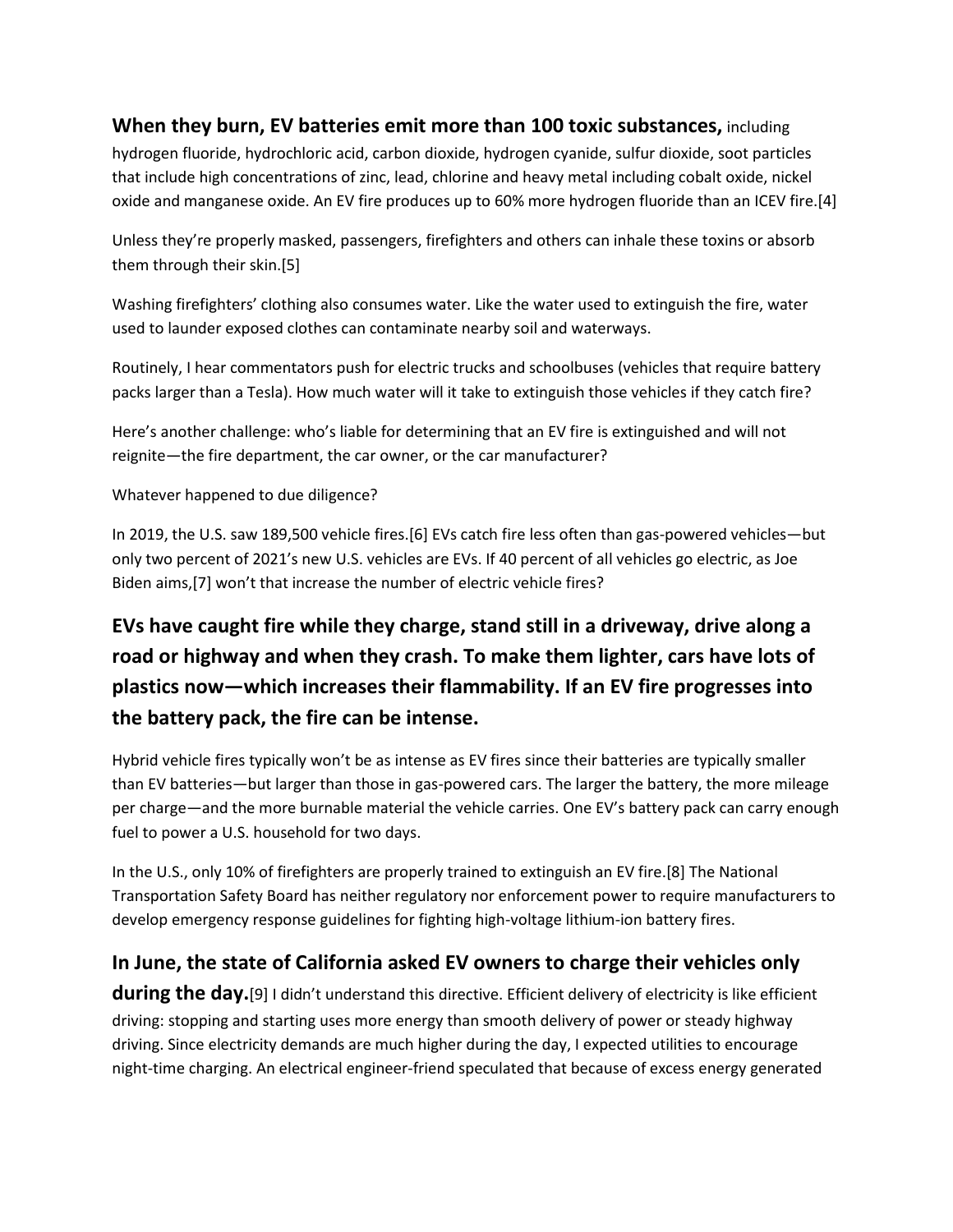by rooftop solar systems—daytime EV charging could help ease utilities' excesses—and balance voltage control. (Excess energy can cause power surges. Utilities must sell their excesses to other utilities.)

In other words, new technologies add complexity to our already complex systems—but we've not mitigated the hazards.

A few items EV evaluations tend not to include

As I reported last Fall,[10] evaluations of EVs' greenhouse gas and toxic emissions typically calculate only the vehicle's emissions while operating. Evaluations tend to exclude:

The extractions, energy use, and greenhouse gases and toxins embodied in manufacturing every EV and charging station. The vast majority of energy use and emissions occur before end-users turn their vehicles on for the first time. EV evaluations should include the energy used and waste generated to mine and refine copper, lithium, neodymium, praseodymium, dysprosium, yttrium, terbium, cerium, lanthanum, zirconium and other raw materials that go into it. I've read claims that one new EV's cobalt, lithium and nickel could fit neatly into a football. This ignores the impacts to the ecosystems and communities wherein those ores were extracted or refined. For one example, a gas-powered car has about 50 pounds (22.6 kilograms) of copper; each EV uses about 184 pounds (83 kilograms) of copper.[11] For every kilogram of copper mined, 21 kilograms of waste are generated.[12]

Evaluations tend not to calculate the electricity used to recharge EV batteries. If France replaced all of its vehicles with electric ones, the country's energy demands would double. Generating this much electricity with the least amount of greenhouse gas emissions means building many new nuclear reactors.[13]

Inter-continental shipping (powered by dirty, ocean-acidifying bunker fuel) to transport extracted ores, smelted ores, solvents (etc.) for every vehicle's circuit boards, batteries, sensors, etc.

The ecological impacts of discarding or recycling the hundreds of elements in every vehicle and charging station.

When a hybrid recharges its battery at stoplights, the magnetic fields emitted by the vehicle's computers can shut off a deep brain stimulator (a medical implant installed for Parkinson's and other neuro-muscular diseases). In the U.S., at least 10% of the population has an implant—a cardiac pacemaker, deep brain stimulator, insulin pump, cochlear implant. Embedding EV chargers within roadways could be fatal for some people with implants.

## **Do we count "net-zero" or "real" emissions?**

Like EU Commissioner Ursula von der Leyen, President Biden calls EVs "sustainable," "zero-emitting" and "clean." My city's environmental services department encourages its citzens to "Change to Electric Now: switching to an electric vehicle reduces your greenhouse gas emissions by 70%." By 2030, Biden wants 40 percent of U.S. drivers using electric vehicles (EVs). [14]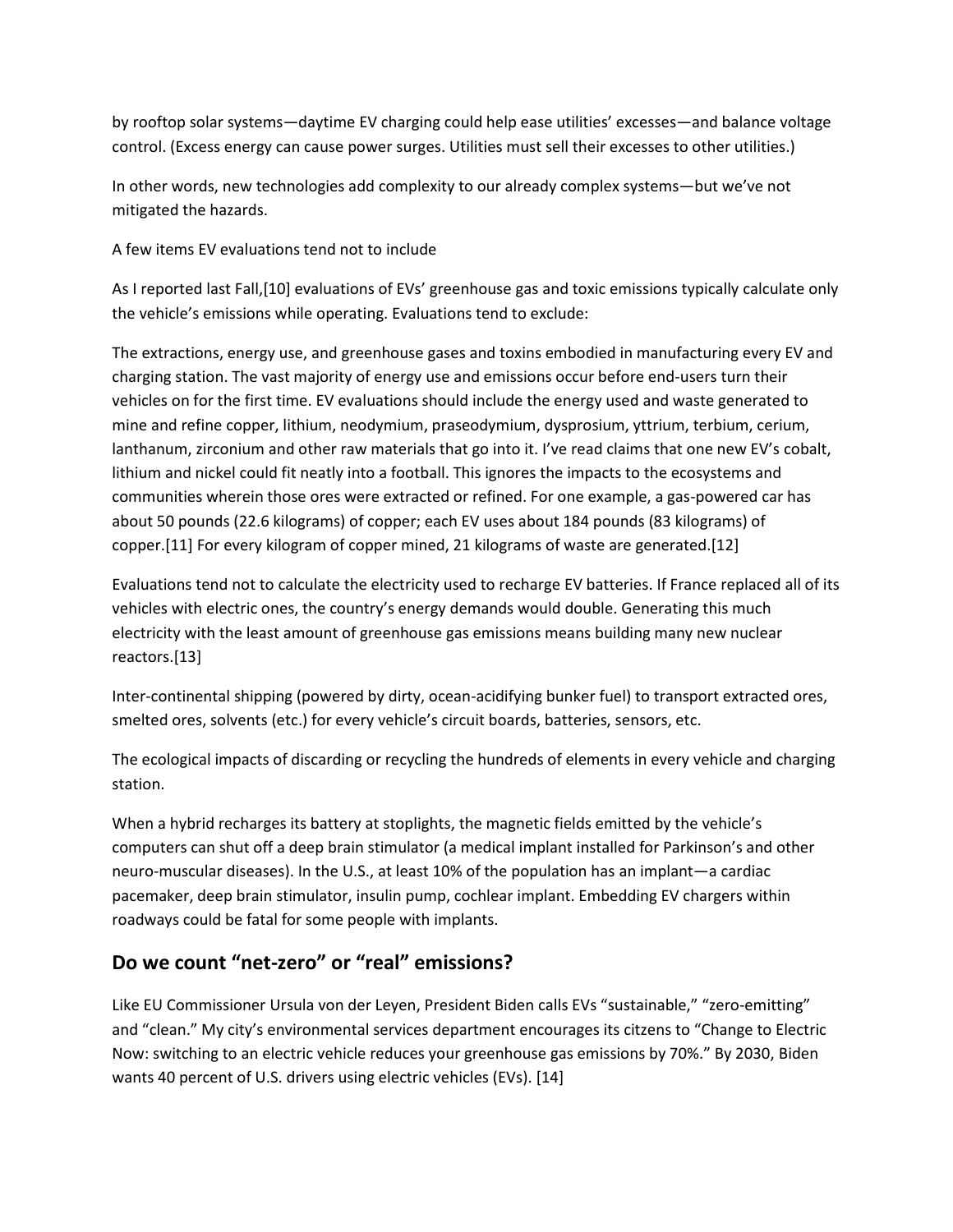I just don't get it. Manufacturing ANYTHING takes tremendous extraction and energy and emits tremendous amounts of greenhouse gas and toxic waste. The only way to call an EV sustainable, zeroemitting or clean is to look exclusively at greenhouse gases while it operates—and to exclude everything that goes into manufacturing and discarding the vehicle and charging stations—while ignoring EVs' fire risks.

If we aim to remove more carbon from the atmosphere than we emit, then looking at emissions stateby-state or country-by-country does not work. We need to look at the whole world's emissions. Greenhouse gas emissions from Chinese smelters that manufacture polysilicon for EVs should go into every EV purchaser's carbon calculator. To be real, every analysis has to be cradle-to-grave.

#### Closing questions

Before allowing anyone to purchase (or drive?) an electric vehicle, should every municipality determine how much water it has available to extinguish EV fires and, thereby how many EVs it can permit to park or drive within its limits? **Should municipalities create a fire service fee for EV owners?**

If a municipality aims to decrease its greenhouse gas emissions, extractions, worker hazards and impacts to wildlife, should it include the cradle-to-grave impacts of anything purchased within its limits?

### **REFERENCES**

[1]. https://www.popsci.com/story/technology/electric-vehicle-battery-tesla-fire/ https://sfist.com/2021/06/22/as-tesla-fires-require-outlandish-volumes-of-water-to-extinguishfirefighters-grapple-with-ev-batteries/

[2]. https://sfist.com/2021/06/22/as-tesla-fires-require-outlandish-volumes-of-water-to-extinguishfirefighters-grapple-with-ev-batteries/

[3]. https://www.cnbc.com/2021/07/14/gm-warns-some-bolt-ev-owners-dont-park-them-inside-orcharge-them-unattended-overnight.html

[4]. http://www.diva-portal.org/smash/get/diva2:1522149/FULLTEXT01.pdf

[5]. https://eepower.com/news/100-toxic-gases-from-li-ions-its-not-just-about-fires/ https://www.sciencedirect.com/science/article/abs/pii/S0304389419308696; Swiss Federal Laboratories for Materials Science and Technology (EMPA). "How dangerous are burning electric cars? Fire experiments in test tunnel." ScienceDaily. ScienceDaily, 1 September 2020. www.sciencedaily.com/releases/2020/09/200901112208.htm

https://airqualitynews.com/2020/10/09/electric-vehicle-fires-should-we-be-concerned/

[6]. https://www.statista.com/statistics/377006/nmber-of-us-highway-vehicle-fires/

[7]. Tom Krisher and Hope Yen, "Biden eyes aggressive emissions rules, push toward EVs," Associated Press, July 28, 2021.